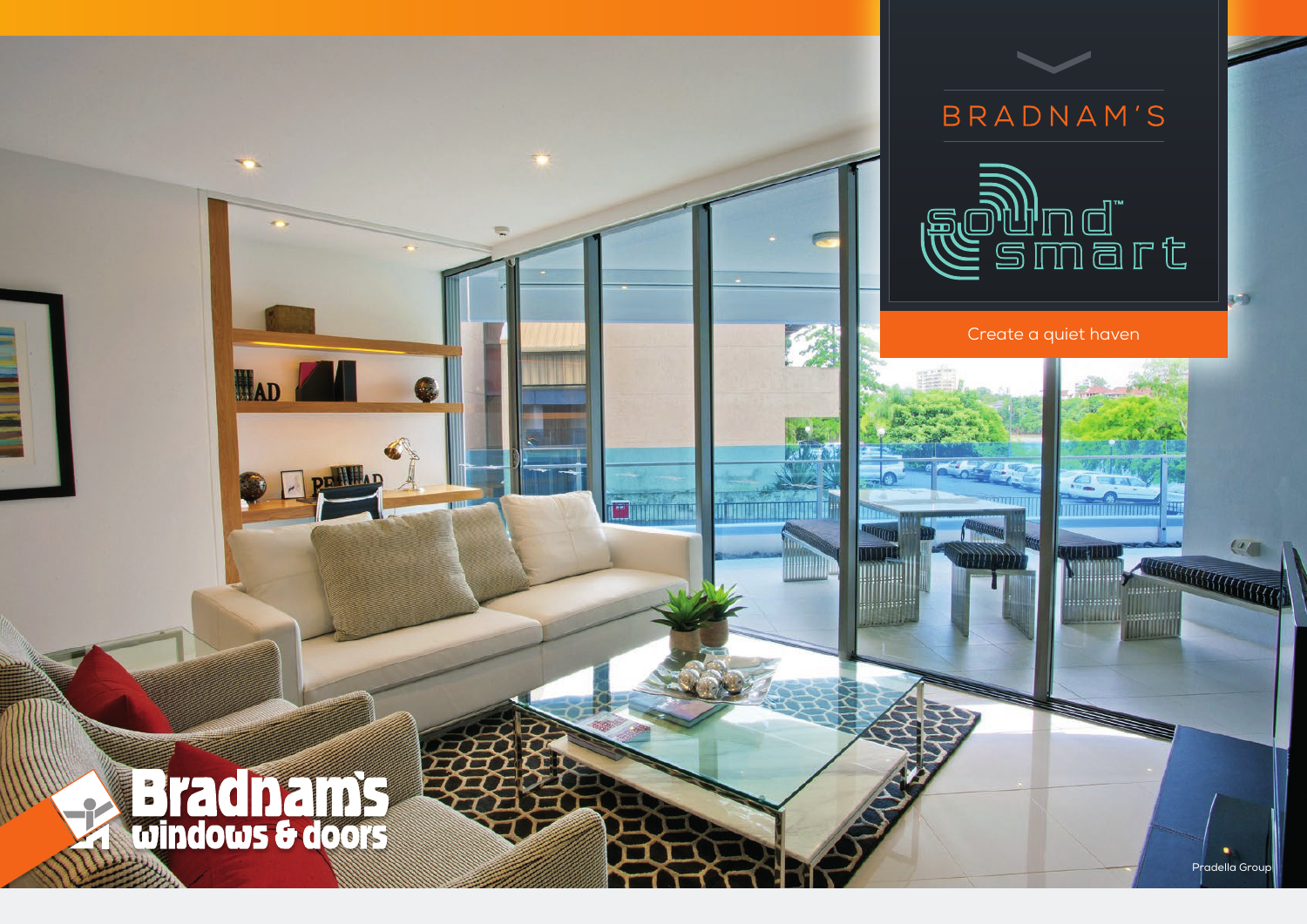# Windows and Doors Noise Reduction

Whether you are living near a busy road and have difficulty blocking out the sound of traffic, or just want more privacy in your home, there is an answer to **noise pollution**.

Ordinary windows and doors do little to reduce noise. Noise can travel through windows and doors in a variety of ways.

Frame design, seal type and glass type all play a part in reducing noise transmission.

# Sound Smart™

To reduce neighbourhood, traffic and other external noise from entering your home, consider using **Sound Smart**™ windows and doors.

Bradnam's have worked closely with acoustic engineers to extensively test and develop **Sound Smart**™ products.



### Frame Design

The frames of **Sound Smart**™ windows and doors have been designed to accommodate different types of acoustic seals and glazing options.

### High Performance Seals

If a window or door is not well sealed, noise will find a way to get through. **Sound Smart**™ products use superior acoustic seals in order to block air gaps and reduce vibration of the glass and frame, ensuring that noise is kept on the outside.

## High Performance Glazing

High performance glass blocks sound both by reflecting noise back towards the source, and absorbing sound energy within the glass. The amount of noise reflected and absorbed can vary depending on the type of high performance glass.

## Design and Symmetry

### Flexibility by Design

Bradnam's **Sound Smart**™ products provide a high level of design flexibility. Windows and doors are available in expansive sizes and lifestyle configurations, with modern hardware and beautiful frame colours.

### One Aesthetic

A feature of the **Sound Smart**™ product range is its overall visual symmetry within the range and with other Bradnam's window and door products. This consistency in style and finish eliminates any visual clashes and provides a clean, consistent finish throughout a house.

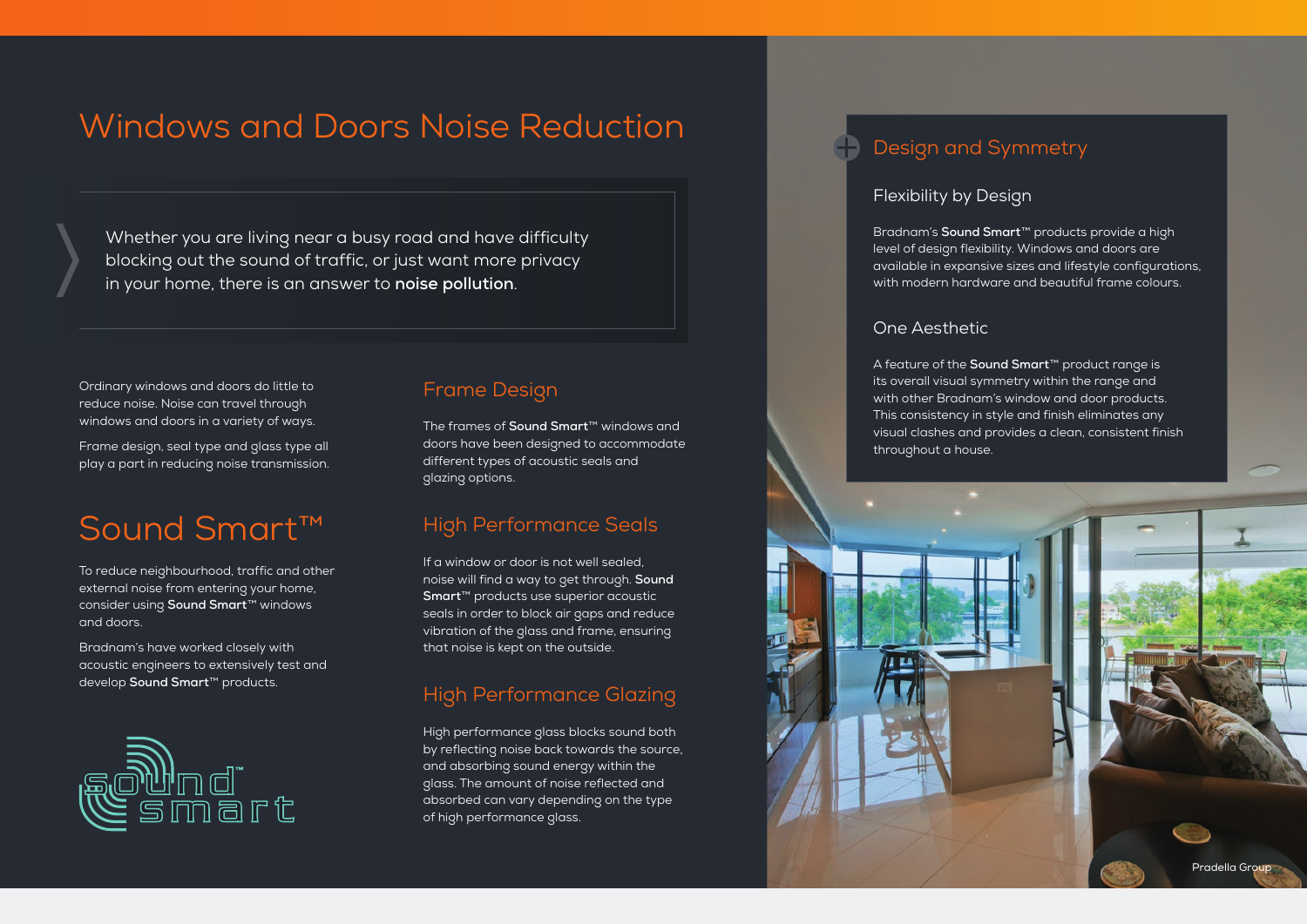